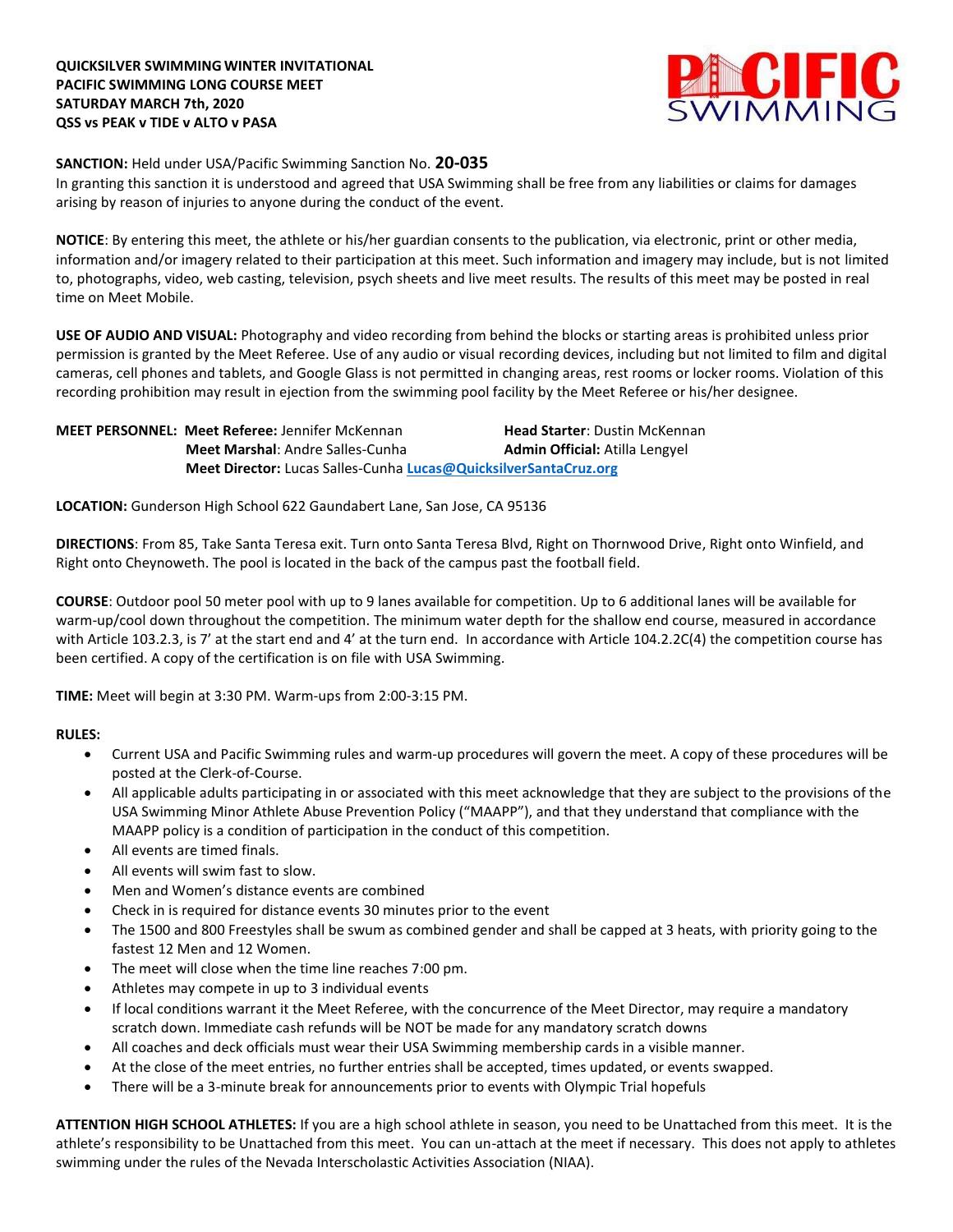**UNACCOMPANIED ATHLETES:** Any USA-S athlete-member competing at the meet must be accompanied by a USA Swimming member-coach for the purposes of athlete supervision during warm-up, competition and warm-down. If a coach-member of the athletes USA-S Club does not attend the meet to serve in said supervisory capacity, it is the responsibility of the athlete or the athlete's legal guardian to arrange for supervision by a USA-S member-coach. The Meet Director or Meet Referee may assist the athlete in planning for such supervision; however, it is recommended that such arrangements be made in advance of the meet-S Club Member-Coach.

**RACING STARTS:** Athletes must be certified by a USA-S member-coach as being proficient in performing a racing start or must start the race in the water. It is the responsibility of the athlete or the athlete's legal guardian to ensure compliance with this requirement. THIS WILL BE STRICTLY ENFORCED. COACHES WILL BE ASKED PRIOR TO THE MEET AND AT THE COACHES MEETING TO ENSURE ATHLETES ARE PROPERLY DIVE CERTIFIED

# **RESTRICTIONS:**

- Smoking and the use of other tobacco products is prohibited on the pool deck, in the locker rooms, in spectator seating, on standing areas and in all areas used by athletes, during the meet and during warm-up periods.
- Sale and use of alcoholic beverages are prohibited in all areas of the meet venue.
- No glass containers are allowed in the meet venue.
- No propane heater is permitted except for snack bar/meet operations.
- All shelters must be properly secured.
- Deck Changes are prohibited.
- Destructive devices, to include but not limited to, explosive devices and equipment, firearms (open or concealed), blades, knives, mace, stun guns and blunt objects are strictly prohibited in the swimming facility and its surrounding areas. If observed, the Meet Referee or his/her designee may ask that these devices be stored safely away from the public or removed from the facility. Noncompliance may result in the reporting to law enforcement authorities and ejection from the facility. Law enforcement officers (LEO) are exempt per applicable laws.
- Operation of a drone, or any other flying apparatus, is prohibited over the venue (pools, athlete/coach areas, spectator areas and open ceiling locker rooms) any time athletes, coaches, officials and/or spectators are present.

## **ELIGIBILITY:**

- Athletes must be current members of USA-S and enter their name and registration number on the meet entry card as they are shown on their Registration Card. If this is not done, it may be difficult to match the athlete with the registration and times database. The meet host will check all athlete registrations against the SWIMS database and if not found to be registered, the Meet Director shall accept the registration at the meet (a \$10 surcharge will be added to the regular registration fee). Duplicate registrations will be refunded by mail.
- Entries with "NO TIME" will be accepted (exception 11/12 year old athletes, see eligibility below), but coaches are highly encouraged to enter coach verified times for all NT athletes to ensure a smooth meet flow.
- Disabled athletes are welcome to attend this meet and should contact the Meet Director or Meet Referee regarding any special accommodations on entry times and seeding per Pacific Swimming policy.
- Athletes 13/Over are eligible to enter this meet. There is no proof of time.
- Athletes 11 and 12 years of age must meet the Senior Open time standard as outlined by Pacific Swimming time verification procedures. No refunds will be given if a time cannot be proven.
- Athletes under the age of 11 years are not eligible to compete.
- Disabled athletes are welcome to attend this meet and should contact the Meet Director or Meet Referee regarding special accommodations. The athlete's age will be the age on the first day of the meet.
- Athlete's must be members of QSS, PEAK, ALTO, TIDE, PASA or Unattached athletes registered with QSS, PEAK, ALTO, PASA or TIDE to participate. Members of College swim teams looking to obtain Olympic trials cuts are accepted.

## **ENTRY FEES:** \$30 Flat Fee per athlete

**ONLINE ENTRIES:** To enter online go to **[www.fastswims.com](http://www.fastswims.com/)** to receive an immediate entry confirmation. This method requires payment by credit card. FastSwims charges a processing fee for this service, 6.5% of the total Entry Fees plus \$0.75 per transaction, regardless of number of athletes. Please note that the processing fee is a separate fee from the Entry Fees. If you do not wish to pay the processing fee, enter the meet using a mail entry. Entering online is a convenience, is completely voluntary, and is in no way required or expected of an athlete by Pacific Swimming. Online entries will be accepted through **Sunday, March 1st, 2020 at 11:59 PM.**